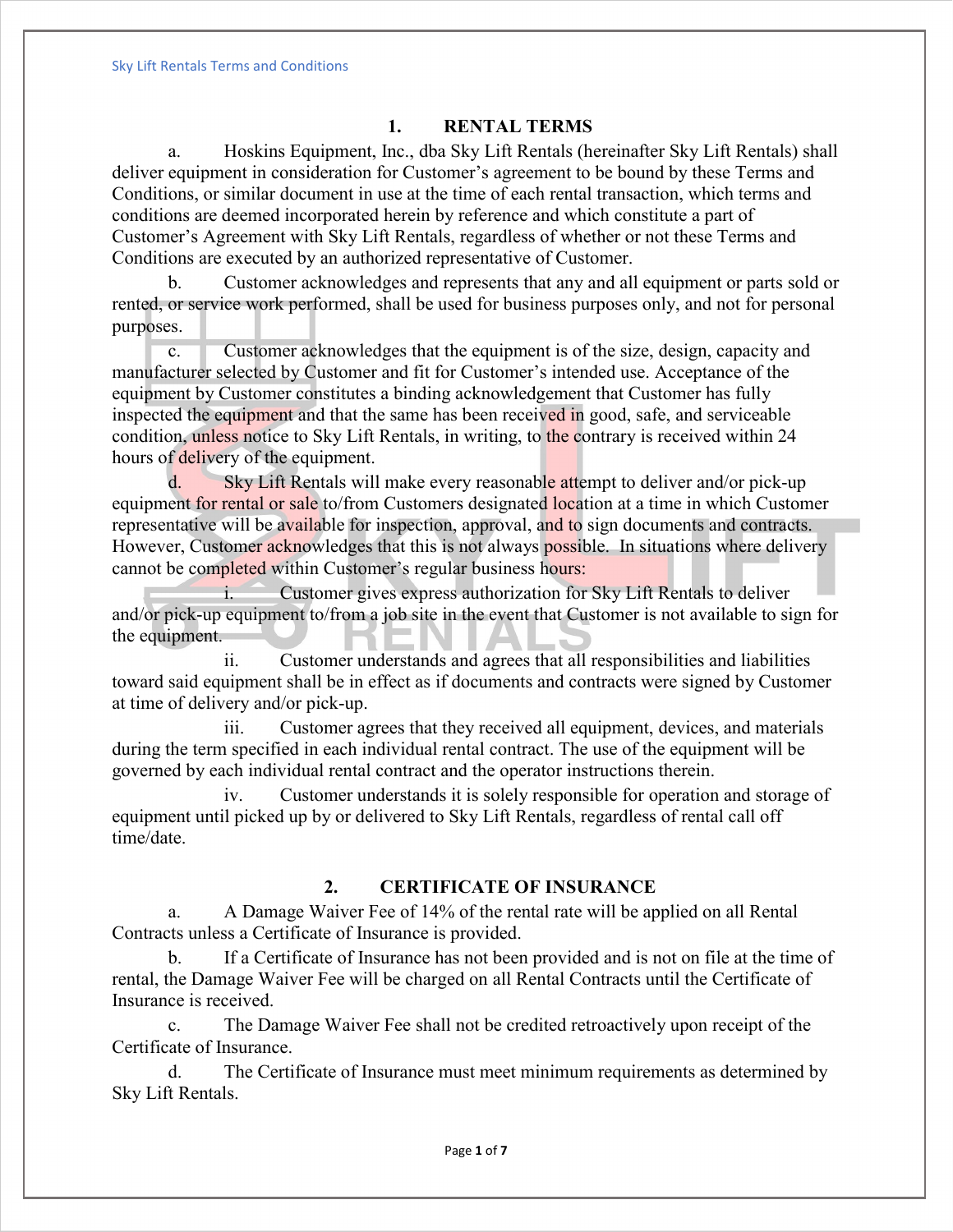e. The Damage Waiver Fee is not consideration for insurance. Customer shall be responsible for all equipment losses and/or damages, including, but not limited to: equipment theft, missing components, tire damage, cosmetic damage, excessive cleaning, etc.

## **3. PRELIMINARY NOTICES**

a. Sky Lift Rentals reserves the right to file preliminary notices for work done on any job in order to protect our lien rights.

b. Customer agrees to promptly furnish all information as requested in order to file preliminary notices for work done on any job, including:

i. Complete construction project(s) information where equipment will be utilized (i.e. accurate location/address/legal description of property; project general contractor name and address; owner name and address of property where project is located; etc.);

> ii. Surety, performance and payment bond information for project; and iii. Any other pertinent information concerning the Customer's project(s).

### **4. PAYMENT TERMS**

a. Customer understands it is responsible for all charges to the account.

b. Current billings are payable upon receipt of invoice. Full payment for all charges is due ten (10) days from the date of invoice, unless a shorter period is stated on the invoice, to avoid finance charges.

c. If credit is extended, Customer acknowledges that Sky Lift Rentals requires payment upon receipt of invoice. Payment terms are net 30 days. Customer's account will be delinquent when any part of the account is thirty (30) days past due. Invoices are considered past due at 31 days.

d. Any and all payments received shall be applied first to any then-accrued interest, and then next to the oldest invoice to Customer. Sky Lift Rentals reserves the right to apply payments at its discretion.

e. Payment to Sky Lift Rentals shall not be contingent upon Customer receiving payment from its Customer or any other source.

f. Customer agrees that it will not factor, sell or assign the debt related to the credit granted by Sky Lift Rentals under the terms of this Application.

g. At the discretion of Sky Lift Rentals, any account with a delinquent balance may be suspended and placed on a cash basis at any time and deposits may be required. Sky Lift Rentals reserves the right, in its sole discretion and without notice, to recover some or all equipment on rental to Customer in the event that one or more invoice(s) is delinquent.

h. If an Event of Default occurs, Sky Lift Rentals may declare all debts of Customer to Sky Lift Rentals arising hereunder or otherwise to be immediately due and payable without notice or demand of any kind, and exercise any other rights and remedies of Sky Lift Rentals, whether in law or in equity. Customer shall be liable for all collection costs actually incurred by Sky Lift Rentals, including, but not limited to, reasonable attorney's fees and costs. "Event of Default" means (a) failure of Customer to pay any amounts owed to Sky Lift Rentals when due, (b) failure of Customer to otherwise comply with any of the other terms of this Agreement, Rental Contract, and/or Work Order/Service Estimate, (c) death, bankruptcy, receivership,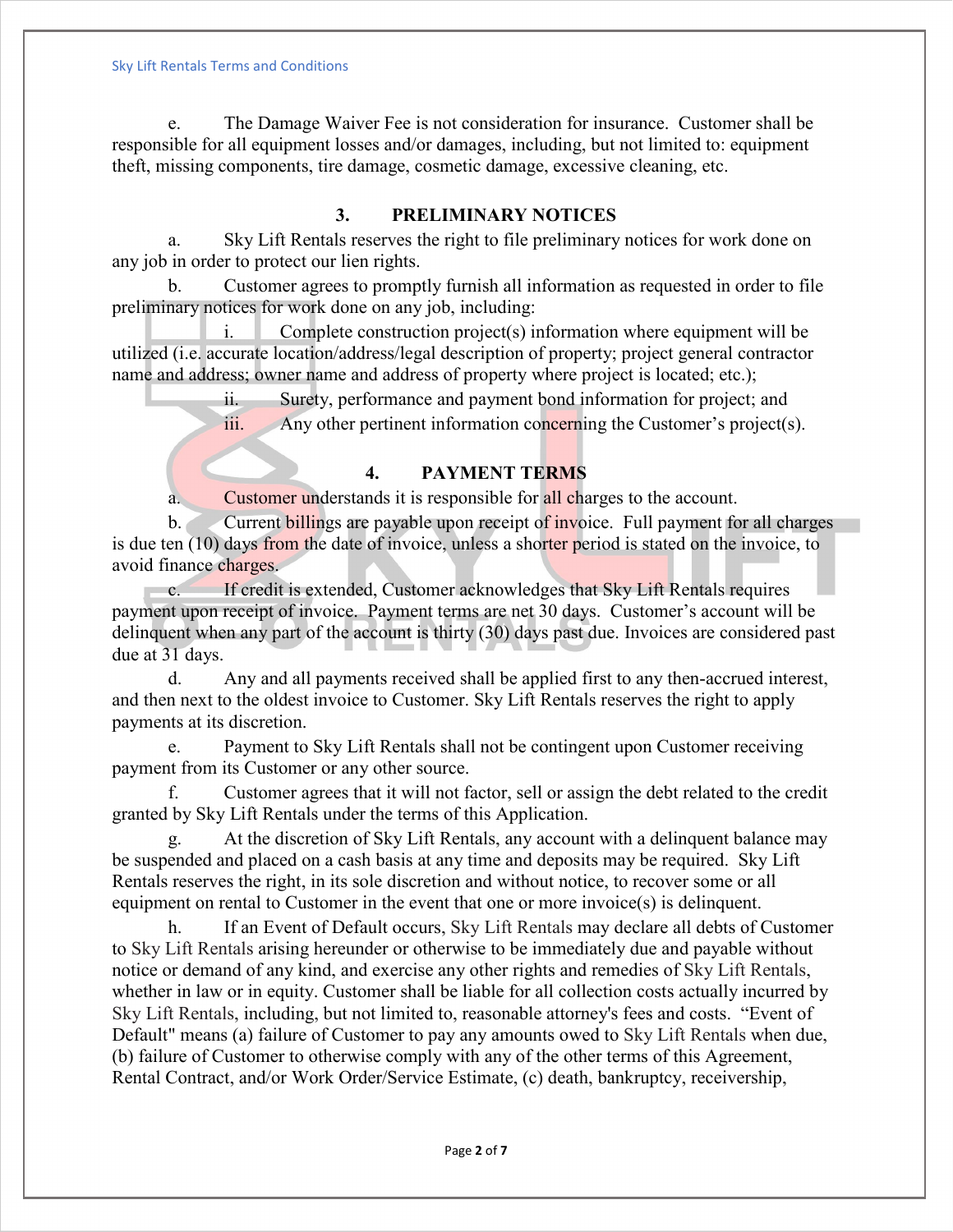dissolution, or insolvency of Customer, or (d) Sky Lift Rentals determines that the prospect of payment or performance of Customer's obligations to Sky Lift Rentals is impaired.

i. Nothing herein shall be construed as an extension or a waiver of any due date of any amounts payable by Customer, or authorization of payment of charges on an installment basis.

j. Customer acknowledges that Sky Lift Rentals regularly reports account balance, payment history and other credit related information through Experian's Business IQ Reporting program for each Customer on Credit Terms.

k. All open accounts expire after one year of inactivity. Customers wishing to reopen an account will be asked to re-apply and submit a new application.

### **5. FINANCE CHARGES**

a. In the event of failure to timely pay any invoice, Customer agrees to pay a finance charge of  $1.5\%$  per month, or at the maximum rate allowed by the laws and jurisdiction of the State of California, whichever is higher, to Sky Lift Rentals on such delinquent invoice(s) until fully paid.

b. A service charge of up to \$25.00 will be applied to each returned NSF check.

# **6. OVERRIDING TERMS AND CONDITIONS**

a. Customer expressly agrees by signing Sky Lift Rentals' Rental Contract, or accepting any equipment (even if Sky Lift Rentals' Rental Contract is not signed), that all rentals are subject to (i) the terms and conditions of Sky Lift Rentals' Rental Contract(s), including, but not limited to, the representations, insurance, indemnification, and assumption of risk provisions contained therein; (ii) the terms and conditions of Sky Lift Rentals' Work Order(s)/Service Estimate(s); and (iii) any other documentation delivered to Customer by Sky Lift Rentals.

b. Customer expressly agrees by signing Sky Lift Rentals' Rental Contract, or accepting any equipment (even if Sky Lift Rentals' Rental Contract is not signed), that the terms and conditions expressed herein are incorporated into any and all subsequent contracts, rental contracts or Contracts entered into by and between Sky Lift Rentals and Customer, regardless of whether such subsequent contracts, rental contracts or Contracts are actually signed by or on behalf of Customer.

c. Purchase orders issued by Customer and accepted by Sky Lift Rentals are effective solely for the purpose of identifying the equipment/items ordered, and the terms and conditions set forth herein as well as the rental documents issued by Sky Lift Rentals shall supersede and control over any inconsistent or contrary terms and conditions of any such purchase orders, regardless of whether such rental documents are actually signed by or on behalf of Customer. Any terms in the Customer's purchase order or other documentation that are inconsistent with or in addition to Sky Lift Rentals' Rental Contract (except such additional terms which are required by law) shall be void and of no effect (any use or reference to Customer's purchase order or purchase order number in any Rental Contract is for Customer's convenience only).

d. Terms and conditions are subject to change without notice.

e. Sky Lift Rentals' Terms and Conditions, Rental Contract, New Customer Application, Credit Application, Work Order, Purchase Order, and/or any other agreement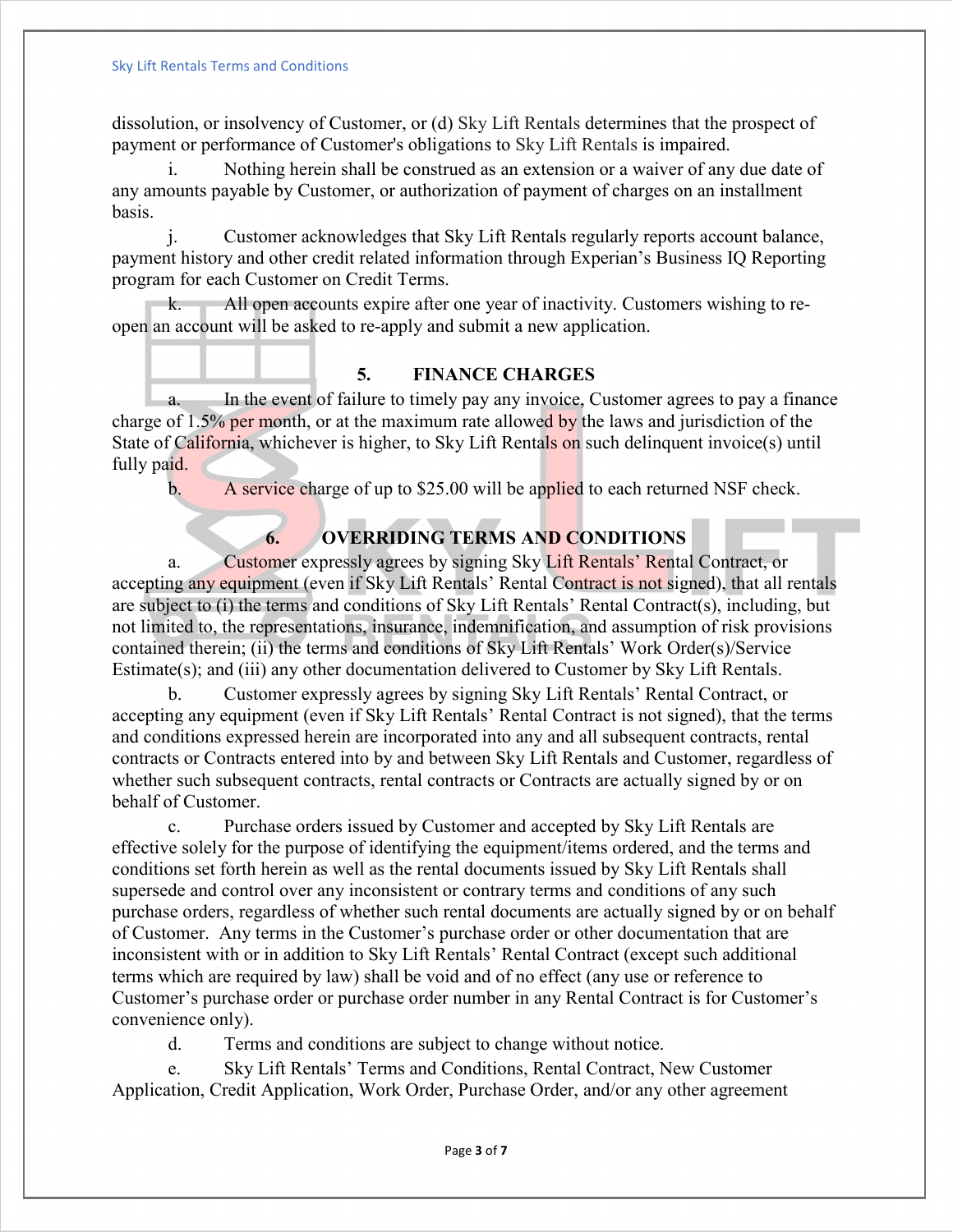delivered to customer by Sky Lift Rentals, and any amendments thereto, may be executed in counterparts, each of which shall be fully effective and all of which together shall constitute one and the same instrument.

No waiver, alteration or modification of any of the provisions hereof shall be binding upon Sky Lift Rentals, unless specifically assented to in writing by an authorized representative of Sky Lift Rentals Management.

g. If any provision of these Terms and Conditions is held to be illegal, invalid, or unenforceable under any present or future law, such provision will be fully severable and these Terms and Conditions shall be construed and enforced as if such provision had never comprised a part of these Terms and Conditions and all other provisions will remain in full force and effect.

# **7. APPLICATION FOR CREDIT TERMS**

a. Any Credit Application is between Sky Lift Rentals and Customer, and this section shall apply to any Customer applying for Credit Terms with Sky Lift Rentals.

b. Customer is applying for credit terms for the purpose of obtaining rentals, products and/or services from Sky Lift Rentals. The Credit Application covers all current and future rentals, sales and services.

c. By completing a Credit Application, Sky Lift Rentals is not agreeing to extend credit but is considering whether to allow Customer to rent equipment on an open account. Customer understands and agrees that extension of credit is at the sole discretion of Sky Lift Rentals and that Sky Lift Rentals has no obligation to extend credit to Customer. Sky Lift Rentals may, at its discretion, without cause, either increase, decrease, withdraw, terminate, suspend and/or decline to issue credit at any time. Sky Lift Rentals may at its option and without notice raise or allow charges in excess of any credit limit granted.

d. Sky Lift Rentals intends to use the information in any Credit Application to, among other things, evaluate the credit worthiness of Customer and to evaluate the collectability of any debt owed to Sky Lift Rentals by the Customer. Customer understands and expressly agrees that the information provided to Sky Lift Rentals in a Credit Application is being provided for the purpose of obtaining credit terms.

e. Customer understands that Sky Lift Rentals is relying upon the accuracy of the information supplied in a Credit Application. Customer thereby represents and warrants that the information provided is accurate, true and complete. If any of the information provided herein is believed by Sky Lift Rentals to be untrue, Customer agrees that all of Customer's obligations to Sky Lift Rentals shall become immediately due and payable in full to Sky Lift Rentals without any notice or demand whatsoever from Sky Lift Rentals being required.

f. Customer understands and agrees that Customer has an on-going affirmative duty to notify Sky Lift Rentals immediately of any material change in Customer's financial status and of any change in the information provided. Customer agrees to provide Sky Lift Rentals with current financial statements if requested.

# **8. AUTHORITY TO CONFIRM INFORMATION AND OBTAIN CREDIT REPORTS**

a. This section shall apply to any Customer applying for Credit Terms with Sky Lift Rentals.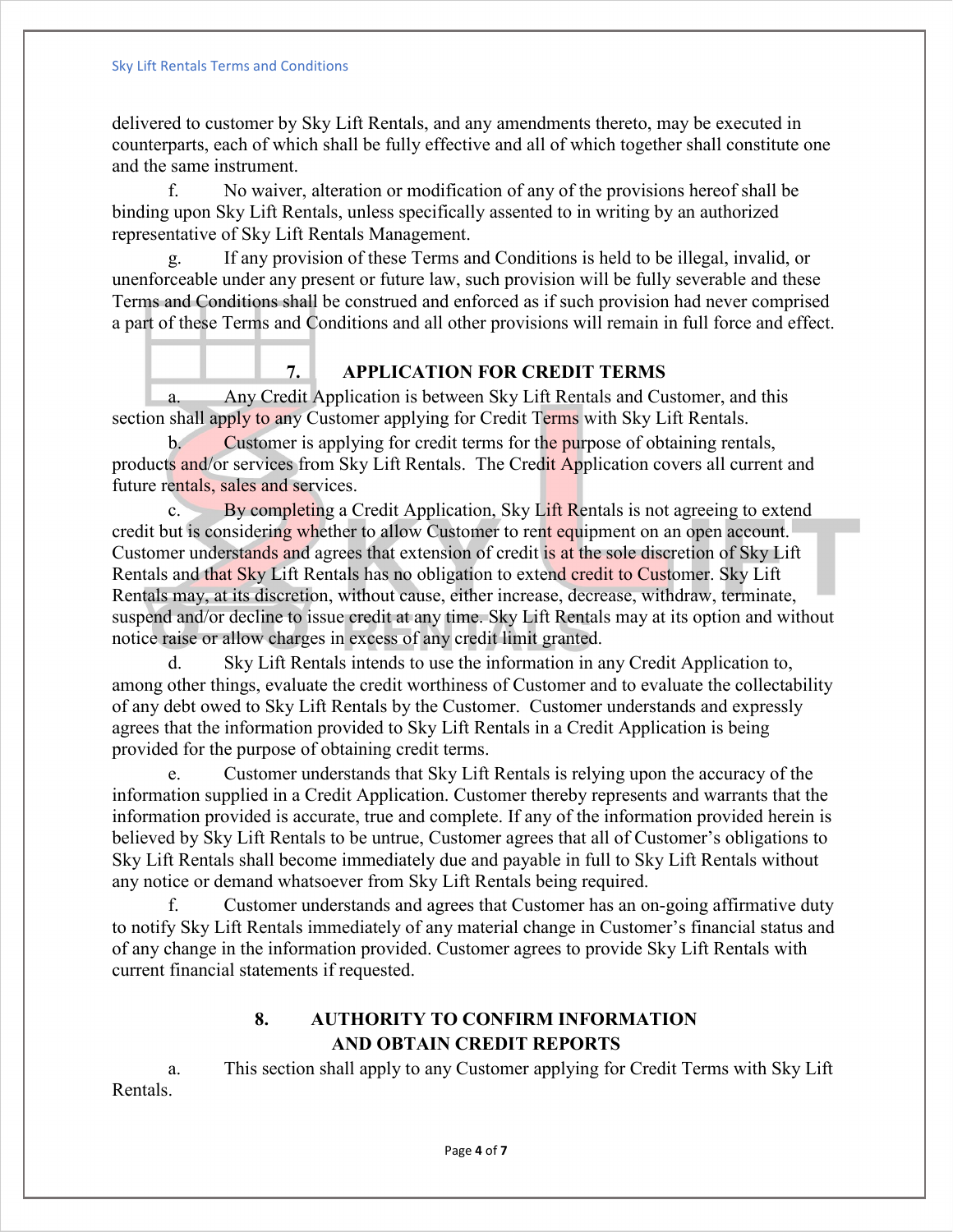#### Sky Lift Rentals Terms and Conditions

b. Customer authorizes Sky Lift Rentals to make whatever credit inquires Sky Lift Rentals deems necessary in connection with a Credit Application, including investigating Customer's credit history and contacting the references listed to verify the undersigned personal, partnership, or corporate credit and financial information.

Customer gives permission to Sky Lift Rentals to verify and/or supplement the information provided and to make inquiry with the credit references listed on the Application.

d. Customer further authorizes Sky Lift Rentals to obtain credit and financial information concerning the Customer at any time, before or after credit is extended, from any source, including any financial institution where the Customer does business and from any credit reporting bureau or agency.

e. Customer authorizes any individual, firm, corporation, or credit agency to disclose to Sky Lift Rentals, orally or in writing, any information pertinent to any Credit Application and agrees that credit information may be given to other trade sources and credit reporting agencies as a normal course of business. If Customer is an individual, sole proprietorship, or partnership, Customer gives express authority to Sky Lift Rentals to, at the sole discretion of Sky Lift Rentals, investigate and obtain any information deemed useful by Sky Lift Rentals and connected to the establishment of or operation of an open credit account with Sky Lift Rentals including, but not limited to, bank, personal and trade references, consumer reports, and credit bureau reports. Bank and trade reference(s) can accept this authorization to disclose to Sky Lift Rentals, Customer information normally released to a prospective creditor including: length of time account has been active, average monthly balances, how the account has been handled, and details of any lending relationship.

f. The Customer hereby waives any privacy of credit information rights or regulations.

g. BANK INFORMATION: Customer authorizes the release of its bank account information.

h. CREDITORS: Sky Lift Rentals is authorized to investigate Customer's credit, and may make inquiry of Customer's current and past banks/lending institutions and Customer's other creditors, including submitting inquiries in the form determined by Sky Lift Rentals.

i. CONSUMER REPORTS: Customer acknowledges that Sky Lift Rentals has a legitimate business need for consumer report(s) as provided for in the Fair Credit Reporting Act, 15 U.S.C. §§ 1681 et seq. Customer expressly consents to allow Sky Lift Rentals to obtain such consumer reports on the Customer as deemed necessary, and hereby expressly instructs any consumer reporting agency to provide Sky Lift Rentals with a consumer report(s) on the Customer.

j. INSURANCE: Customer authorizes Sky Lift Rentals to contact its insurance company and authorize the insurance company to issue insurance certificate(s) when Sky Lift Rentals' calls from time to time showing the insurance required in the Rental Contract to be maintained by Customer.

## **9. TERMINATION OF CREDIT TERMS**

a. This section shall apply to any Customer with Credit Terms with Sky Lift Rentals.

b. The Customer's obligations hereunder may be canceled only by written notice delivered to Sky Lift Rentals by certified mail, with proof of delivery. Upon receipt by Sky Lift Rentals of such cancellation notice, the undersigned shall not be liable for any further extensions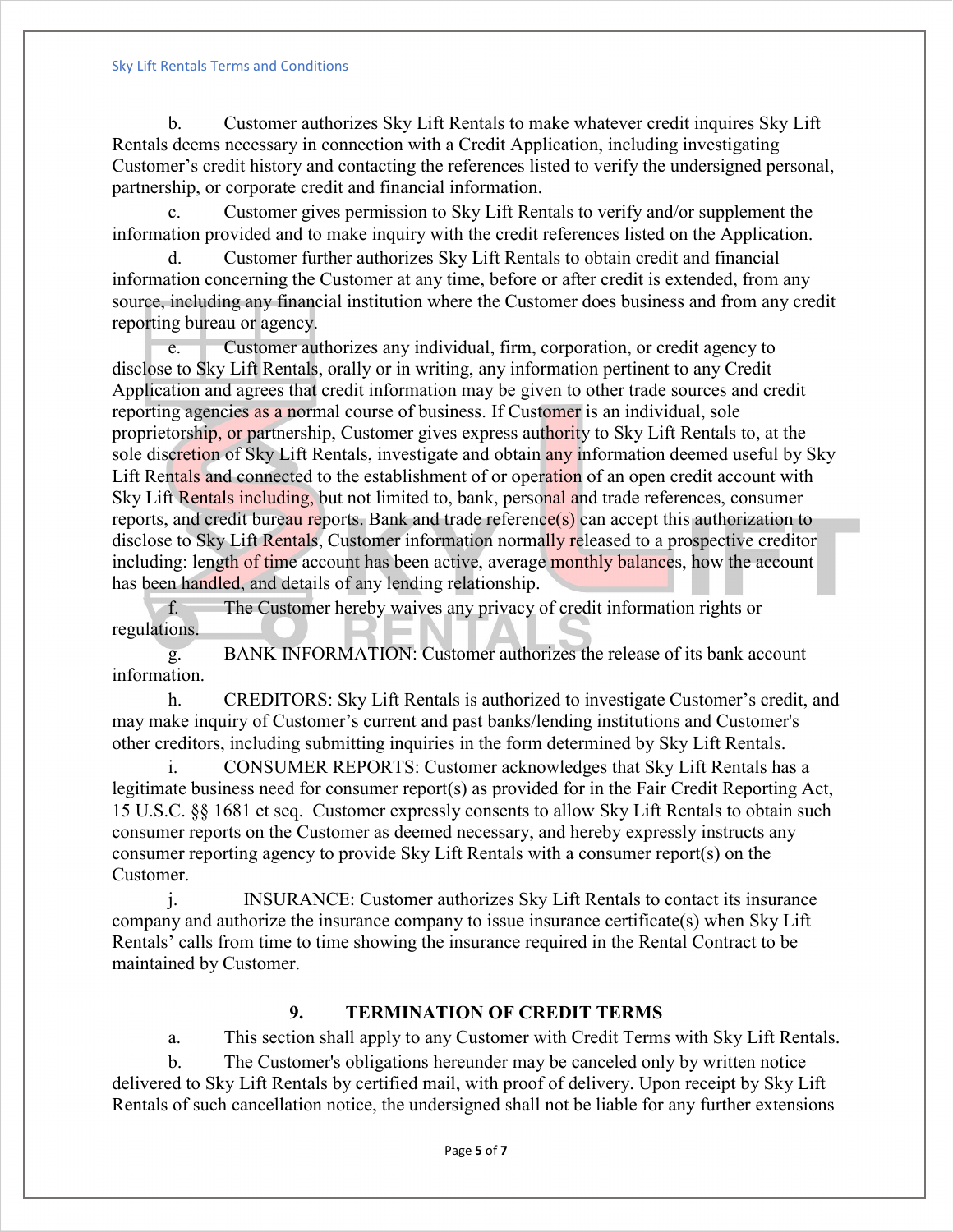of credit to the company; however, the undersigned shall continue to be liable for all indebtedness of Customer incurred prior to the date of Sky Lift Rentals' receipt of the cancellation notice, together with all pre- and post- cancellation service charges, reasonable costs of collection, including attorney's fees, incurred in Sky Lift Rentals' efforts to collect any indebtedness incurred prior to the date receipt of the cancellation notice.

c. If an Event of Default occurs, Sky Lift Rentals may (i) decline to extend further credit hereunder (and Customer agrees not to make any further credit purchases, leases or rentals), (ii) declare all debts of Customer to Sky Lift Rentals arising hereunder or otherwise to be immediately due and payable without notice or demand of any kind, and (iii) exercise any other rights and remedies of Sky Lift Rentals, whether in law or in equity. Customer shall be liable for all collection costs actually incurred by Sky Lift Rentals, including, but not limited to, reasonable attorney's fees and costs. "Event of Default" means (a) failure of Customer to pay any amounts owed to Sky Lift Rentals when due, whether arising hereunder or otherwise, and whether now existing or hereafter arising, (b) failure of Customer to otherwise comply with any of the other terms of any Contract, Rental Contract, and/or Work Order/Service Estimate, (c) death, bankruptcy, receivership, dissolution, or insolvency of Customer, or (d) Sky Lift Rentals determines that the prospect of payment or performance of Customer's obligations to Sky Lift Rentals is impaired.

# **10. JURISDICTION AND REMEDIES**

a. These Terms and Conditions shall be construed and enforced in accordance with the laws of California, excluding its conflicts of laws provisions. Customer agrees that legal jurisdiction of this Application and all future contracts shall be at Los Angeles, California and that any action related to this Application or subject matter thereof shall be brought and maintained only in the State and/or Federal Courts located in Los Angeles County, California. Customer further irrevocably waives any privilege to be sued in the county of its residence, and expressly agrees and consents to the jurisdiction and venue of such courts.

b. Sky Lift Rentals reserves the right to pursue remedies available to it under the party's contracts at law or in equity. In consideration of Sky Lift Rentals' extension of credit to Customer, the undersigned hereby expressly waives any right of trial by jury in any proceeding arising out of, or relating to, any Contract between Customer and Sky Lift Rentals, to the extent allowed by the laws of the State of California.

c. Customer shall be liable for all costs and fees, including attorney and/or collection agency fees and expenses, incurred in pursuit and/or collection of any amounts due, including interest charges, both pre-suit and in any subsequently filed action and/or appeal.

d. Any disputes must be reduced to writing and delivered within fifteen (15) days from date of the invoice(s), or within thirty (30) days of the date of the incident, whichever is sooner, via certified mail to Sky Lift Rentals. If Customer fails to notify Sky Lift Rentals of any dispute within the fifteen (15) day from invoice or thirty (30) day from incident time period, whichever is sooner, via certified mail to Sky Lift Rentals, Customer shall be deemed to have accepted the transaction as satisfactory and voluntarily waives any such claim and the invoices/contracts are deemed correct and undisputed.

h. Likewise, any checks marked 'payment in full' must also be sent via certified mail to Sky Lift Rentals.